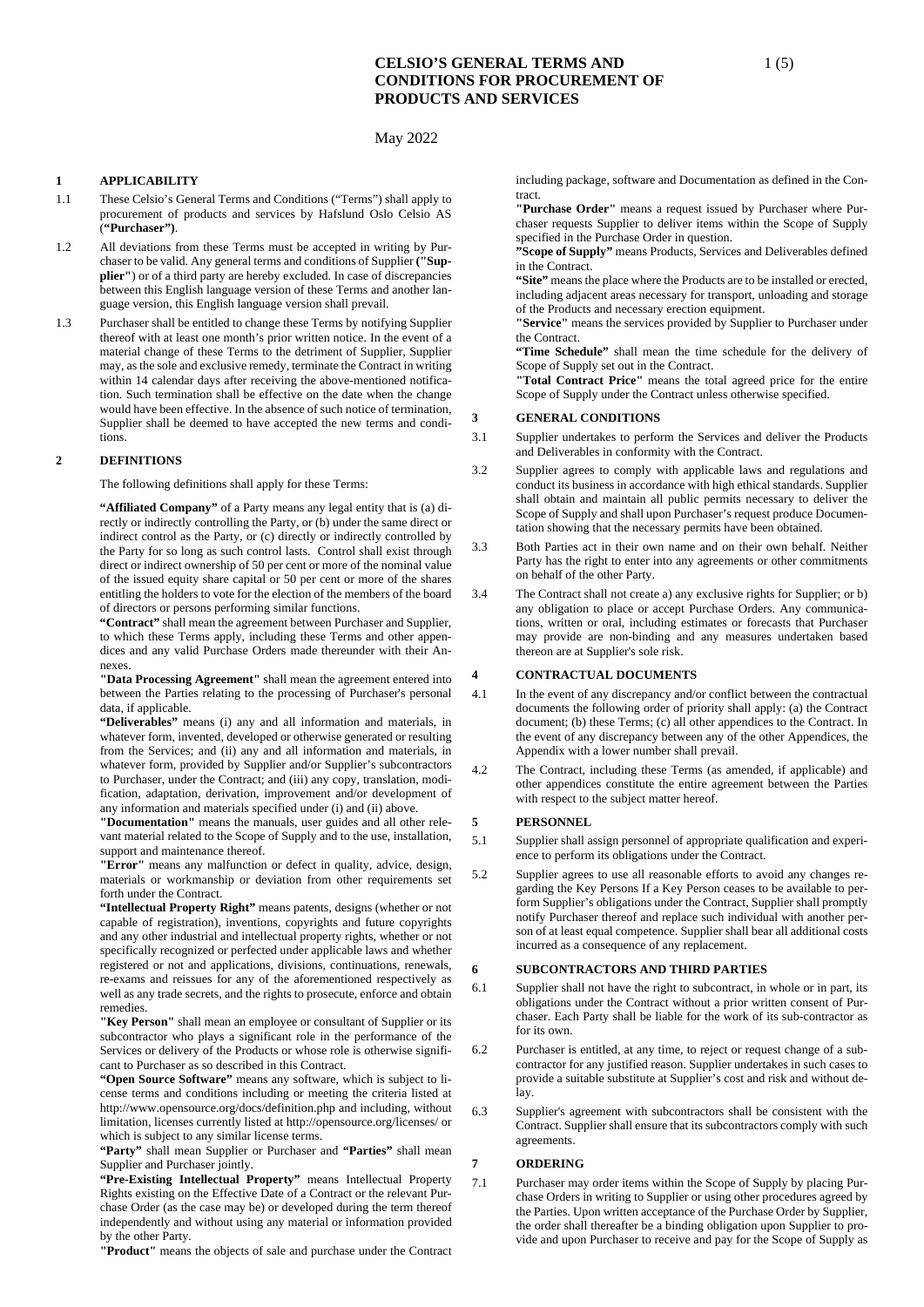## May 2022

detailed and further described in the Contract. Supplier shall either accept or reject the Purchase Order promptly after the receipt thereof and at the latest within seven days.

# **8 AUDITING**

8.1 Purchaser is entitled at any time to audit Supplier's performance to verify Supplier's compliance with the Contract. Audit may be conducted at the premises of Supplier provided that Purchaser gives Supplier a reasonable notice. Supplier shall provide Purchaser with all information, tools and assistance necessary for such audit. Audit shall be conducted at Purchaser's expense, unless the audit reveals material deviations from Supplier's contractual obligations, in which case the reasonable costs of the audit shall be borne by Supplier.

#### **9 DELIVERY**

- 9.1 The time of delivery is agreed in the Contract. If such delivery dates have not been agreed, Supplier shall deliver and perform the Scope of Supply within a reasonable time according to normal business practice.
- 9.2 Unless otherwise agreed, an item within the Scope of Supply is deemed delivered, when Accepted by Purchaser in accordance with Section [11](#page-1-0)  . The agreed Time Schedule is binding. Neither early nor partial deliveries are allowed, unless separately accepted by Purchaser in writing in advance of the delivery.
- 9.3 The delivery comprises the Scope of Supply, including without extra charge for Purchaser, all Documentation necessary for the use, installation, support and maintenance of the Scope of Supply.
- 9.4 Unless otherwise provided in the Contract, Supplier shall provide the Documentation in the languages required for regulatory reasons and in the English language. Any additional language versions shall be supplied by Supplier if so reasonably requested by Purchaser. Purchaser may copy, modify, translate, distribute, use and disclose the Documentation. Any copyrights relating to any modified and/or translated version shall be vested in Purchaser.
- 9.5 Unless otherwise agreed in writing, the terms of delivery for the Scope of Supply shall be DDP to Purchaser locations specified in the Contract (or, if the destination is not specified in there, to a place Purchaser has informed), Incoterms 2010. Notwithstanding anything else to the contrary in these Terms, title and risk of loss shall pass to Purchaser upon Purchaser's receipt of the Scope of Supply in accordance with the term of delivery as set forth above.

## <span id="page-1-1"></span>**10 CHANGES**

- 10.1 All changes and/or additions to the Scope of Supply, including related specifications and possible effects on the Time Schedule, the Total Contract Price and other terms and conditions set forth in the Contract, must be agreed in writing in order to be valid. Mere informing a Party of the status of a Scope of Supply, e.g. regarding delays, shall not be treated as a change.
- 10.2 Upon Purchaser's written request, Supplier shall implement minor changes to the Scope of Supply without additional cost to Purchaser, provided however that such changes do not materially affect the amount of work, or the Time Schedule.
- 10.3 Supplier shall also, without additional cost to Purchaser and within the agreed Time Schedule, implement changes that are necessary for the Scope of Supply to comply with the Contract or with applicable legislative or regulatory requirements.
- 10.4 Notwithstanding Section 10.1, Purchaser may at any time and without cause cancel, reschedule or change any ordered deliveries with immediate effect by written notification to Supplier. Following cancellation, Purchaser shall only pay for (i) delivered or performed Scope of Supply; and (ii) documented and necessary expenses incurred as a direct result of the cancellation or change.
- 10.5 Notwithstanding the above in this Section [10 ,](#page-1-1) Purchaser shall have the right to cancel, change or reschedule any deliveries under the Contract, without any cost or liability, until 14 days before the scheduled delivery.

## <span id="page-1-0"></span>**11 ACCEPTANCE**

- 11.1 Supplier shall test the Scope of Supply for any Errors before delivery. The Scope of Supply is Accepted only if and when Purchaser provides Supplier with a written Acceptance ("Acceptance"). Acceptance is conditional if so indicated.
- 11.2 Upon rejection Supplier shall promptly take necessary actions to provide Purchaser with the acceptable Scope of Supply. The Acceptance

procedure shall be repeated until Scope of Supply have been Accepted.

11.3 Purchaser may decide, at its sole discretion, to accept Scope of Supply with minor Errors that do not materially interfere with the proper operation or efficient use of the Scope of Supply. Supplier shall correct also such minor Errors at Supplier's cost and within a reasonable time specified by Purchaser and without undue delay. Purchaser is entitled to withhold a reasonable part of the payment until all Errors are corrected.

# **12 DELAY**

- 12.1 If Supplier finds that a delay will occur or is likely to occur, Supplier shall without delay inform Purchaser in writing of the delay, reasons for it and of the effects of the delay on the Contract.
- 12.2 Supplier shall notify Purchaser in writing, without undue delay, of any error or inaccuracy it detects in the instructions or orders given by Purchaser that may endanger the proper fulfilment of the Contract. If such notification is not made without undue delay Supplier loses its right to later claim extension of the Time Schedule.
- 12.3 In the event of delay of whole or part of the delivery of the Scope of Supply, including but not limited to a delay in the provision of Documentation, information or other documents necessary for the use of the Deliverable, Supplier shall pay liquidated damages to Purchaser. The liquidated damages shall be payable at the rate of 0.14 per cent of the Total Contract Price attributable to delayed deliveries and deliveries that cannot be taken into use due to the delay, for each commenced day of delay up to 20 per cent of the Total Contract Price. Purchaser may deduct the liquidated damages from any invoice(s). Liquidated damages shall be the sole and exclusive remedy available to Purchaser as regards delay under the Contract, except for as provided under Section 24.

## <span id="page-1-2"></span>**13 WARRANTIES**

- 13.1 The agreed warranty in these Terms is in addition to the other rights and remedies Purchaser has under the Contract or under the applicable laws and regulations.
- 13.2 Supplier warrants that
	- a) Supplier shall perform its obligations in a workmanlike manner and with professional diligence, skill and care and in compliance with the Contract as well as all applicable laws and regulations; and
	- b) the Scope of Supply and any part of it shall comply with the Contract as well as applicable laws, regulations and industry standards and shall not suffer from incorrect or inadequate application, performance, functioning or non-functioning; and
	- c) Supplier has the right to enter into the Contract, perform its obligations, provide Purchaser with the Scope of Supply and grant Purchaser the rights and licenses set forth in the Contract and that the same shall not constitute an infringement, breach or violation of any third-party rights or any other agreement to which Supplier is a party.
- 13.3 Supplier further warrants that any Products
	- a) are free from any defects in design, materials or workmanship; and
		- b) are newly produced, in working order, conform with the samples and Documentation provided to Purchaser.

The warranty period for the Products is 24 months from the final Acceptance ("Warranty Period"). Replaced or repaired parts have a warranty period of 24 months after repaired or replacement part is Accepted by Purchaser.

- 13.4 Supplier shall within a time set by Purchaser and without any cost to Purchaser promptly correct or otherwise remedy any Errors and failures to conform to the warranties. Defective or otherwise non-conforming Scope of Supply shall be, at the sole discretion of Purchaser, repaired, replaced, or refunded by Supplier. Supplier shall be responsible for all costs related, including but not limited to costs incurred due to inspection, installation, dismantling, transportation and labour.
- 13.5 If Supplier fails to provide the remedy in accordance with this Section [13](#page-1-2) (Warranties) or if Purchaser may incur substantial damages if the non-conformance is not remedied immediately, Purchaser shall have the right to remedy the non-conformance or have it remedied at Supplier's risk and cost. Purchaser is entitled to compensation for damages incurred.
- 13.6 The Parties may have agreed specific warranties for certain parts of the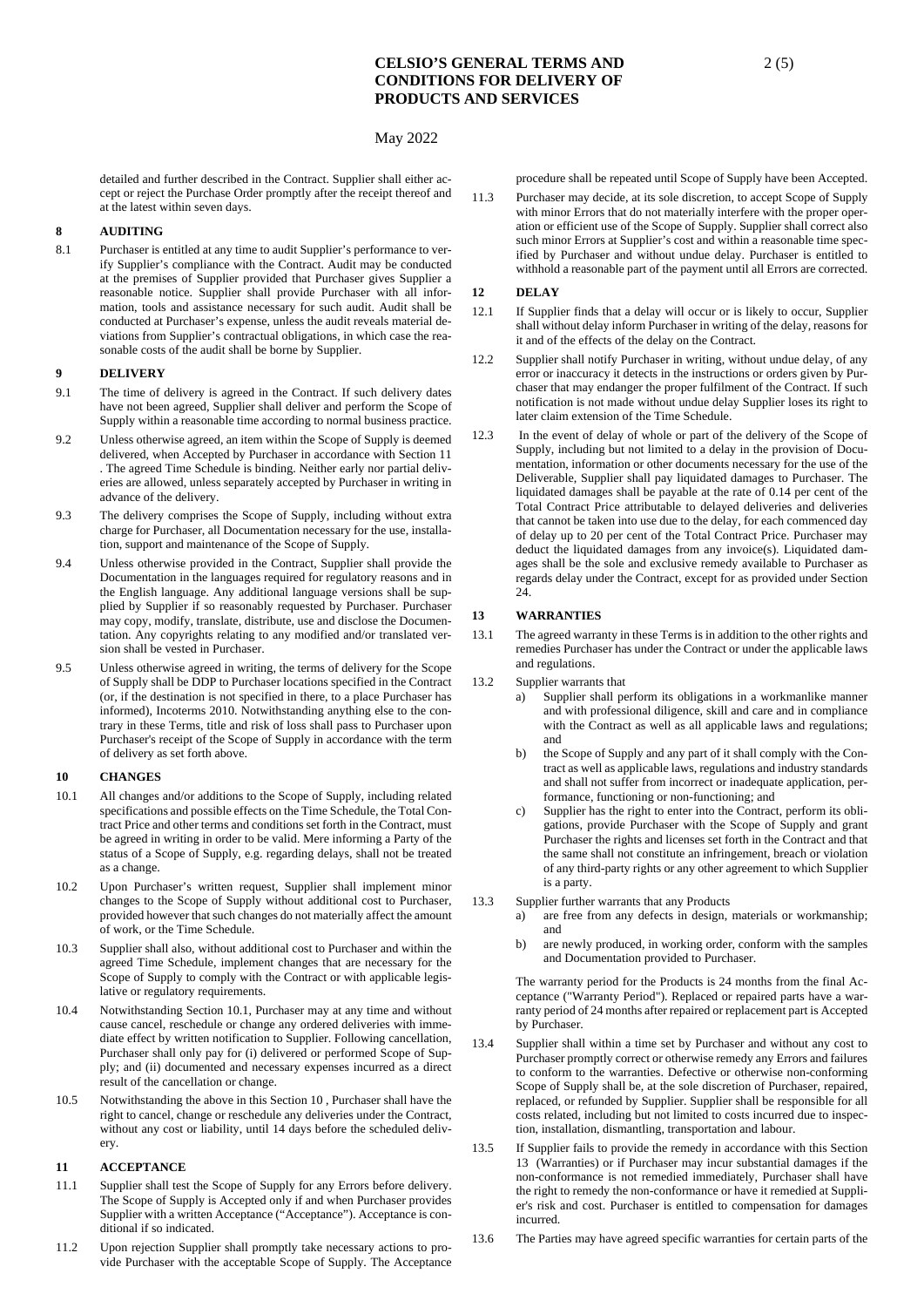## May 2022

Scope of Supply in the Contract or its Appendices or otherwise in writing, and specific warranties may also otherwise apply to certain parts of the Scope of Supply. Such specific warranty terms are applied in addition to these warranty terms and, in case of a conflict to the benefit of Purchaser, shall prevail over these terms.

- 13.7 Supplier shall provide Purchaser with updated Documentation and Deliverables due to the Error corrections free of charge
- 13.8 Supplier warrants the supply of the necessary spare parts or compatible parts and repair and maintenance Services for the Scope of Supply for at least eight years from the Acceptance or as long as any Product is in operational use. Such spare parts shall be supplied at reasonable prices and within reasonable delivery times and on other reasonable conditions.

# **14 PRICES, INVOICING AND TERMS OF PAYMENT**

- 14.1 Supplier's prices are set out in the Contract and shall be fixed for the term of the Contract, unless otherwise agreed.
- 14.2 The Total Contract Price shall be fully inclusive of all associated costs and expenses necessary for the full performance and administration of all Supplier's obligations under the Contract, including delivery costs. In addition, except as otherwise expressly indicated in the Contract, the prices include all rights and licenses necessary for Purchaser to use the Scope of Supply as intended. Supplier may not charge any additional amounts (such as, without limitation, over time compensation, travel time or travel costs) unless otherwise agreed in writing.
- 14.3 The prices specified in the Contract shall include all public and social security charges, duties, levies and taxes determined by the applicable law and authorities and effective on the Effective Date, excluding value added tax. Value added tax shall be clearly marked on each invoice and added to the prices in accordance with the then current regulations.
- 14.4 Unless otherwise agreed in writing or specified in the Contract, Supplier shall invoice for the Scope of Supply monthly in arrears after Acceptance, including in the case of projects to be billed on an hourly basis an itemisation of the working hours and expenses accepted by Purchaser in the invoice as an enclosure.
- 14.5 Supplier shall send electronic invoices in accordance with the Contract. The terms of payment are 60 days from the date of receipt of the invoice. Supplier shall only be entitled to invoice for Scope of Supply delivered to and Accepted by Purchaser in accordance with Section [11](#page-1-0)  . Reference to the Purchase Order shall be made in each invoice. If the invoice is incomplete, the invoice will be returned to the Supplier and the Purchaser is only obligated to make the payment after the invoice has been completed.
- 14.6 Purchaser shall make all payments in the local currency of the contracting Purchaser Affiliated Company. Interest on overdue payments without justified cause shall be two per cent per annum above the 12 months EURIBOR.

#### **15 INTELLECTUAL PROPERTY RIGHTS**

- 15.1 Pre-Existing Intellectual Property shall remain vested in the Party owning it. Supplier agrees not to include any Pre-Existing Intellectual Property that is necessary for the use of the Scope of Supply as intended in the Contract, without Purchaser's prior written consent.
- 15.2 All right, title and interest in and to all Intellectual Property Rights in or related to the Scope of Supply, to the extent customized for Purchaser shall, from the moment of creation, vest and be the sole and exclusive property of Purchaser worldwide and in perpetuity (including but not limited to, the right to further modify, prepare derivative works and assign). Supplier shall assign and cause its personnel and subcontractors to assign any and all such rights to Purchaser and give assistance as may be necessary to perfect Purchaser's rights thereto. Supplier shall not have any rights or licenses to the Scope of Supply, to the extent customized for Purchaser, except for the sole purpose of fulfilling Supplier's obligations under the Contract.
- 15.3 Supplier grants Purchaser a royalty-free, fully paid up, non-exclusive, perpetual, worldwide, irrevocable, transferable and sub-licensable right and license to freely exploit (including without limitation the rights to modify and prepare derivative works of the Scope of Supply) Intellectual Property Rights to the extent included in or pertaining to the Scope of Supply, including without limitation Documentation, or to the extent necessary for retendering purposes or in order to use the Scope of Supply as intended and/or to transition to another supplier.

15.4 If the Scope of Supply contains Supplier's or third party's standard software or other material (including without limitation Open Source Software), such software and material shall be specified in writing in the Contract together with applicable license terms and conditions.

## **16 INDEMNIFICATION FOR DAMAGE CAUSED BY SUPPLIER**

- 16.1 Supplier shall defend, indemnify and hold harmless Purchaser against and from any and all liabilities, damages, costs, expenses or loss (including but not limited to attorney's fees) (hereafter collectively referred to as "Consequences") incurred by Purchaser and its personnel, directors, subcontractors and customers as a result of claims, suits, actions, demands or proceedings (hereafter collectively referred to as "Claims") related to and/ or arising from injury and/or death, which is attributable to Supplier's performance of its obligations under the Contract, or to the Scope of Supply or the use thereof.
- 16.2 Loss of or damages to property which are caused by Supplier's failure to perform its obligations under this Contract shall be covered by the limitation of liability provided in Section 25. This limitation shall not apply, if and to the extent Supplier has taken out insurance cover for the claimed property loss or damages to a higher amount. In such cases, the liability to pay such property damage shall be limited to this higher amount plus the excess, if any.

## <span id="page-2-0"></span>**17 INFRINGEMENT OF INTELLECTUAL PROPERTY RIGHTS**

- 17.1 Supplier shall defend, indemnify and hold harmless Purchaser against and from any and all Consequences incurred by Purchaser and its personnel, directors, subcontractors and customers as a result of Claims related to and/or arising from infringement or alleged infringement of Intellectual Property Rights which may be attributable to Supplier's performance of its obligations under the Contract, or to the Scope of Supply or the use thereof.
- 17.2 Each Party shall without undue delay inform the other Party of any Claims referred to in this Section [17 ,](#page-2-0) which it has received and agree to mitigate the possible damages as far as reasonably possible. Supplier agrees to defend at Supplier's risk and expense such Claims with counsel acceptable to Purchaser, at Purchaser's prior written request for such defense. Purchaser agrees to co-operate and assist to reasonable extent in the defense at Supplier's expense. However, Purchaser has the right to select its own counsel to independently participate in any such defense at Purchaser's expense; and Purchaser may take all necessary steps, at the expense of Supplier, to defend itself unless Supplier, to the reasonable satisfaction of Purchaser, assigns a reputable counsel and carries out the defense in a professional manner.

## <span id="page-2-1"></span>**18 DATA PROTECTION AND DATA SECURITY**

- 18.1 Supplier shall comply with all applicable laws and regulations as well as with the Contract, including any appended Data Processing Agreement, when processing personal data under the Contract. If the Parties have not concluded a Data Processing Agreement (either separately or by attaching such agreement as an integral part of the Contract), Supplier is not allowed to process any personal data of Purchaser or on behalf of Purchaser.
- 18.2 Supplier shall take appropriate precautions to a) prevent loss and alteration of any data or programs, b) to prevent improper access to Purchaser's information and communications technology (ICT) environment or confidential information and c) prevent introduction of viruses, worms, spyware or the like malware to Purchaser's ICT environment. Supplier shall comply with Purchaser's information security requirements.

## <span id="page-2-2"></span>**19 EXPORT CONTROL AND SANCTIONS**

- 19.1 The Parties shall comply with all applicable laws and regulations regarding export control, export restrictions, embargoes and economic sanctions (together "Sanctions"). Supplier warrants that the Scope of Supply can be provided in accordance with this Contract without breaching any Sanctions. Supplier warrants that during the term of this Contract and as long as Supplier has any obligations under this Contract thereafter, neither the Supplier or its Affiliated Companies, or any director or corporate officer of any of the foregoing entities, shall be the subject of any Sanctions, including, without limitation, any Sanctions issued by the United Nations, United States, United Kingdom or European Union. Supplier shall immediately notify the Purchaser if any of these circumstances change.
- 19.2 Supplier agrees to inform Purchaser about the country of origin of the Products and any export or re-export restrictions and regulations and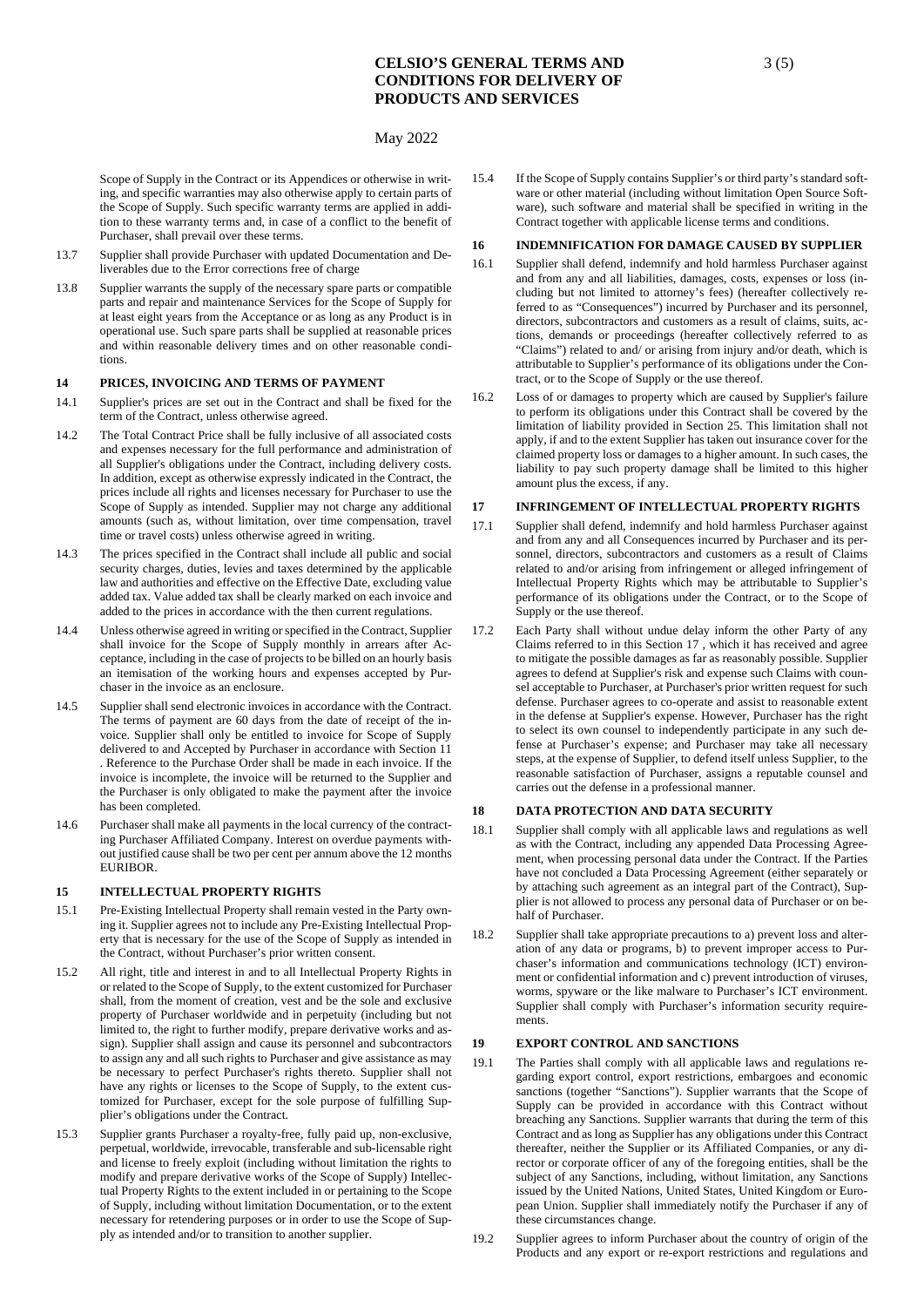## May 2022

about the export control classification numbers (ECCN) relating to the Products.

### <span id="page-3-2"></span>**20 ENVIRONMENT, HEALTH AND SAFETY**

- 20.1 Supplier shall comply with Purchaser's General EHS requirements and Purchaser's local EHS requirements and with obligations otherwise relating to environment, health and safety as set out in the Contract.
- 20.2 Supplier shall comply with all relevant environmental, health and safety laws, regulations and authorities' decisions, as well as all applicable employment laws, regulations and practices in the country of the Site or where Supplier performs its obligations under the Contract in respect of its own personnel and its sub-contractors' personnel.
- 20.3 Supplier shall be solely responsible for the safety of Supplier's and its sub-contractors' personnel. Supplier shall at all times take any precautionary measures to maintain the health and safety of its personnel and comply with all instructions required or given by Purchaser.

#### <span id="page-3-0"></span>**21 COMPLIANCE**

- 21.1 Supplier shall at all times comply with Purchaser's Supplier Code of Conduct and ensure that all Supplier's concerned personnel and subsuppliers are familiar with Purchaser's Supplier Code of Conduct.
- 21.2 Supplier represents, warrants and undertakes to Purchaser on the date hereof that neither Supplier nor persons acting on behalf of Supplier, is violating any applicable anti-bribery or anti-corruption law or regulation or has used or is using child labor or forced labor in connection with the fulfilment of the Contract. Supplier shall inform Purchaser as soon as legally possible on any change in this matter.
- 21.3 Supplier shall have policies and procedures in place to prevent bribery and corruption and the use of child labor and forced labor by Supplier, its sub-contractors and the group of companies they belong to.
- 21.4 Supplier shall at its own cost indemnify Purchaser and hold Purchaser harmless against any and all Consequences of Claims due to a breach by Supplier of this Section [21 \(](#page-3-0)Compliance).

### <span id="page-3-1"></span>**22 CONFIDENTIALITY**

- 22.1 Each Party shall keep in confidence all material and information received from the other Party and marked as confidential or which should be understood to be confidential. A Party shall have the right to: (a) use the said material and information only for the purposes set forth in the Contract; (b) copy the said material and information only to the extent necessary for the purposes of the Contract; and (c) disclose the said material and information only to those of its employees who need to know the said material and information for the purposes set forth in the Contract. Purchaser may further disclose confidential material and information to its Affiliated Companies, suppliers and subcontractors, provided that they agree to be bound by written confidentiality obligations not less restrictive than those provided for herein.
- 22.2 The confidentiality obligation shall, however, not be applied to any material or information which: (a) is generally available or otherwise public; (b) a Party or its Affiliated Company has rightfully received from a third party without any obligation of confidentiality; (c) was in the possession, as proven by the written records, of the receiving Party or its Affiliated Company prior to receipt of the same from the other Party without any obligation of confidentiality related thereto; (d) a Party or its Affiliated Company has developed independently without using material or information received from the other Party as proven by written records; or (e) a Party or its Affiliated Company shall disclose pursuant to a law, degree or other order issued by the authorities or judicial order.
- 22.3 Each Party shall cease using confidential material and information received from the other Party promptly upon termination of the Contract or when the Party no longer needs the material or information in question for the purpose stated in the Contract and, unless the Parties separately agree on the destruction of such material, return the material in question (including all copies thereof). Each Party shall, however, be entitled to retain copies required by law or regulations. The rights and obligations under this Sectio[n 22 \(](#page-3-1)Confidentiality) shall survive the expiry, termination or cancellation of the Contract for a period of three years, or if the material or information is disclosed after the Effective Date, for a period of three years from the disclosure.

#### **23 FORCE MAJEURE**

23.1 Neither Party shall be liable for delays and damage caused by an impediment beyond the reasonable control of a Party, which it could not have taken into account at the time of the conclusion of the Contract or

the relevant Purchase Order (as the case may be), and the consequences of which are preventing the Party from fulfilling its obligations under the Contract and that could not reasonably have been avoided or overcome by the Party. A Party shall notify the other Party in writing without delay of a force majeure event and of the termination thereof.

23.2 The Party invoking a force majeure event shall take reasonable steps to limit or minimise the consequences of the event. The Parties shall use their best efforts despite the force majeure event to complete the Contract according to the Time Schedule. Such efforts may involve rescheduling or acceleration of delivery or other steps to expedite progress in order to achieve the delivery according to the Time Schedule. In addition, the Supplier shall endeavour to continue to perform its obligations as far as reasonably practicable. The Supplier shall prevent delays and minimise additional costs or any other consequences to Purchaser.

### **24 TERM AND TERMINATION**

- 24.1 The Contract shall become effective when duly signed by both Parties (the **"Effective Date"**). The Contract shall remain in force until the Parties have completed their obligations thereunder, unless terminated earlier in accordance with the Contract (including these Terms).
- <span id="page-3-4"></span>24.2 However, notwithstanding anything to the contrary in the Contract or otherwise, Purchaser shall have the right, without incurring any liability, to terminate the Contract and any or all Purchase Orders thereunder in whole or in part, at any time for convenience by giving Supplier at least three months' written notice.
- 24.3 Each Party may immediately terminate the Contract and any or all Purchase Orders thereunder, in whole or in part, by giving written notice to the other Party, if:
	- a) the other Party has committed a material breach of any terms and conditions of the Contract and does not remedy the breach within 30 days of written notice thereof; or
	- the fulfilment of the Contract is or is likely to be delayed for more than three months due to force majeure; or
	- c) the other Party is permanently unable to perform its contractual obligations, declared bankrupt, is put into liquidation, or otherwise is unable to pay its debts or entered into compulsory or voluntary liquidation payments.
- <span id="page-3-3"></span>24.4 Purchaser may immediately terminate this Contract and any or all Purchase Orders thereunder, in whole or in part, by giving written notice to Supplier if:
	- a) the performance or delivery of any of Products, Services or Deliverables is delayed or if it is evident that it will be delayed by more than 30 days due to a reason attributable to Supplier; or
	- b) the criteria for Purchaser's right to terminate set forth in the Contract (e.g. Appendices concluded hereunder) have been met; or
	- c) Supplier commits a material breach relating to Section 13 (Warranties): or Sectio[n 20 \(](#page-3-2)Environment, Health and Safety); or Section [21 \(](#page-3-0)Compliance); or
	- d) Supplier commits a breach of Section [18 \(](#page-2-1)Data Protection and Data Security) o[r 19 \(](#page-2-2)Export Control and Sanctions); or
	- e) there is a significant change in the ownership, control or management of Supplier. An ownership change is considered significant if the control based on the ownership of 50 per cent or more of the shares is transferred. Supplier shall notify Purchaser of any changes in its ownership or control without delay; or
	- f) the Supplier or its Affiliated Companies, or any director or corporate officer of any of the foregoing entities or any other person or entity associated with the provision of the Scope of Supply would become subject to Sanctions, including, but not limited to, Sanctions issued by the United Nations, United States or European Union, during the term of this Contract.

If Purchaser terminates the Contract or Purchase Orders thereunder, in accordance with Sectio[n 24.4 P](#page-3-3)urchaser shall, at its discretion, have the right to (i) return at Supplier's expense or reject the Products and Deliverables pertaining to the terminated part of the Contract with no further payment obligations and against a full refund from Supplier of all amounts paid by Purchaser attributable to such returned or rejected Products or Deliverables; or (ii) retain the Products and Deliverables provided by Supplier.

The above right is without prejudice to Purchaser's other rights and remedies under the Contract.

24.5 If Purchaser terminates the Contract or a Purchase Order under Section [24.2 ,](#page-3-4) Supplier shall, as the sole and exclusive remedy, be entitled to the agreed price for such part of the Scope of Supply delivered prior to the